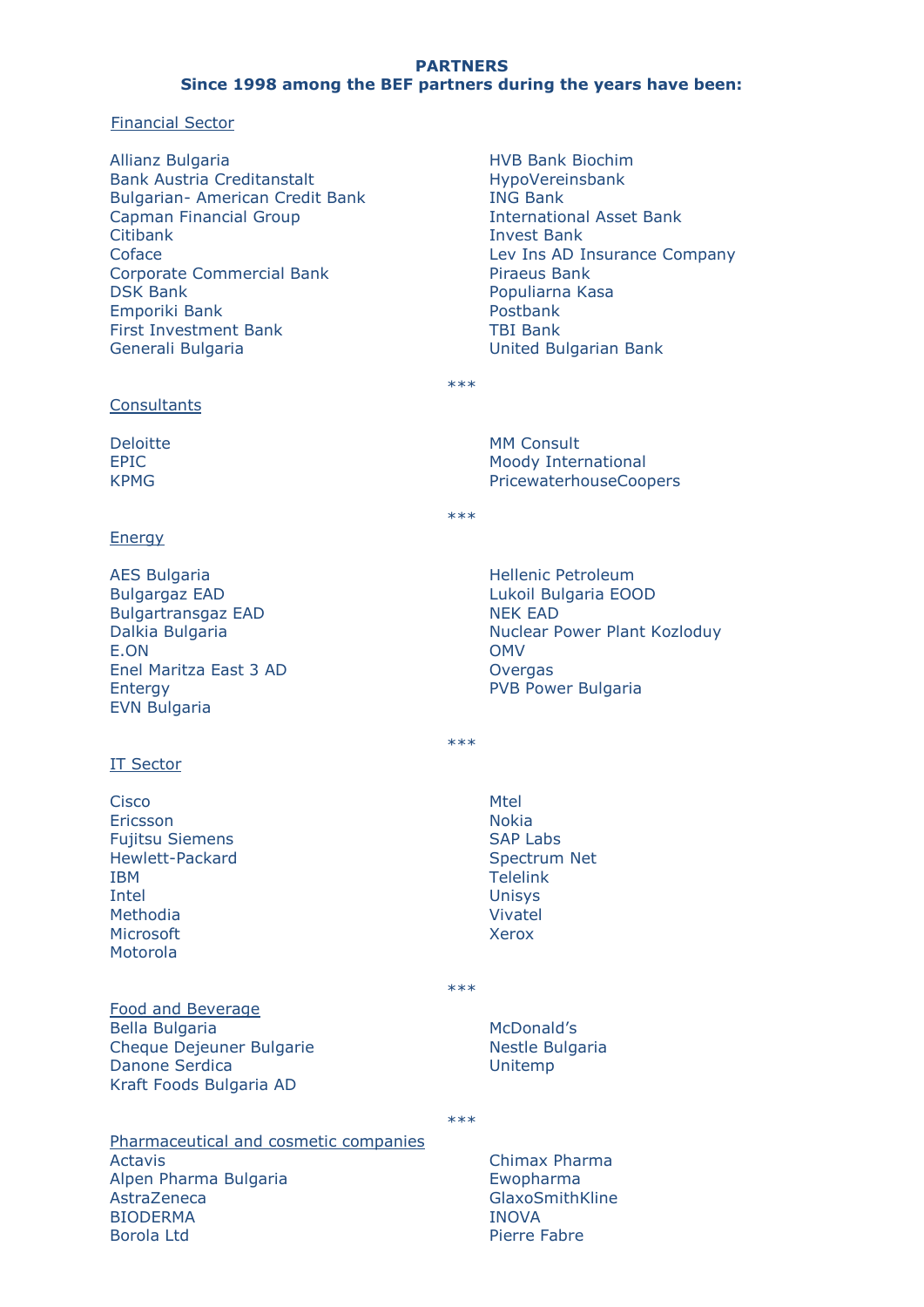Queisser Pharma Sanofi

Walmark Worwag Pharma Bulgaria

\*\*\*

Hospitals and Medical Centers

ACIBADEM City Clinic Hill Clinic Medical Center "Pentagram"

Multidisciplinary Hospital for Active Treatment 'VITA' National Heart Hospital St. Ekaterina University Hospital

 $***$ 

#### **Other**

Dundee Precious Metals Inc. **Ecobulpack** Elatzite Med Ad Eltrak Bulgaria Ltd. Festo Bulgaria Geostroy AD **Geotechmin Geotrading** International Fair Plovdiv  $KCM - S.A.$ 

Minstroy **Schenker** Sienit Holding Jsc. Sofia – BT Sofiyska Voda Svilosa Yamaha Yavlena Yazov

\*\*\*

#### Institutions, Investment Promotion Agencies, Chambers, Associations

Albanian Investment Development Agency American Business Forum in Turkey (AmCham Turkey/ABFT) Bucharest Chamber of Commerce and Industry, Romania Bulgarian Association of Regional Development Agencies Bulgarian Small and Medium Enterprises Promotion Agency Burgas Municipality Chamber of Commerce and Industry of **Serbia** Chamber of Commerce and Industry Vratsa Croatian Employers' Association (HUP) DEIK (Foreign Economic Relations Board), Turkey Energy Politics and Markets Research Center-Istanbul Aydin University, Turkey Energy Traders Association European Colleague of Economics and Management EURO-TOQUES BULGARIA- European Community of Chefs Executive Agency for Exploration and Maintenance of the Danube River Executive Forest Agency Fibre to the Home Council Europe

Foreign Investment Promotion Agency, Bosnia and Herzegovina French-Bulgarian Chamber of Commerce Greek-Turkish Chamber of Northern Greece InvestBulgaria Agency Istanbul Aydin University – Energy Politics and Markets Research Center Maritsa Municipality Mezdra Municipality Ministry of Agriculture and Food Ministry of Economy, Energy and **Tourism** Ministry of Environment and Water Ministry of Finance Ministry of Labour and Social Policy Ministry of Regional Development and Public Works Ministry of Transport, Information Technology and Communications Montana Municipality Montenegrin Investment Promotion Agency National Agency for Fisheries and **Aquaculture** National Association of Municipalities in the Republic of Bulgaria National Centre European Youth Programmes and Initiatives